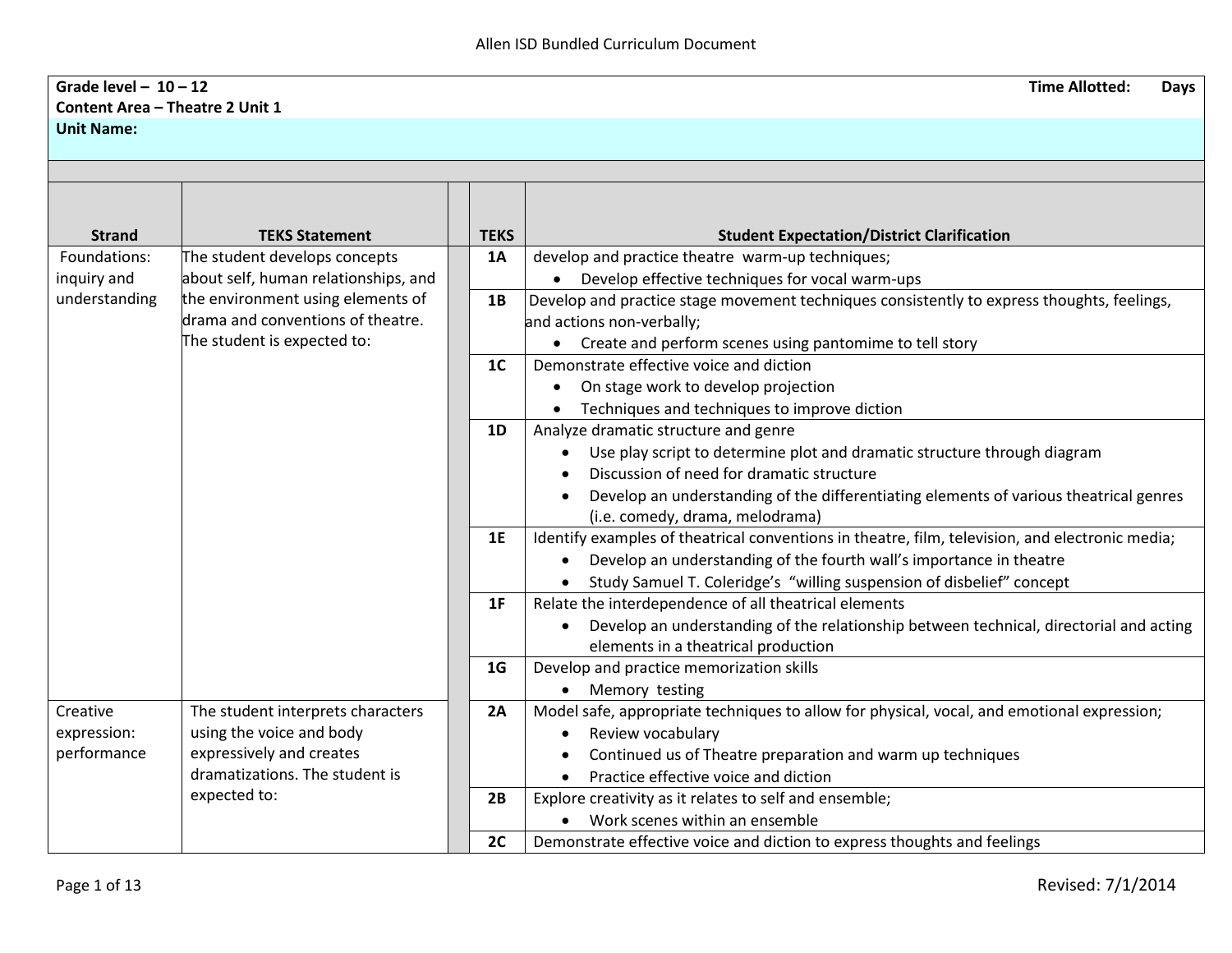|                                                    |                                  |                                     |           | • Characterization through adaptation of voice                                                    |  |  |
|----------------------------------------------------|----------------------------------|-------------------------------------|-----------|---------------------------------------------------------------------------------------------------|--|--|
|                                                    |                                  |                                     | <b>2D</b> | Apply physical, intellectual, emotional, and social interactions to portray believable characters |  |  |
|                                                    |                                  |                                     |           | and convey a story when applying acting concepts, skills, and techniques;                         |  |  |
|                                                    |                                  |                                     |           | • Create characters based on historical character                                                 |  |  |
|                                                    |                                  |                                     |           | Incorporate historical characters mannerisms                                                      |  |  |
|                                                    |                                  |                                     | <b>2E</b> | Develop physical techniques consistently to express thoughts, feelings, and actions non-          |  |  |
|                                                    |                                  |                                     |           | verbally; and                                                                                     |  |  |
|                                                    |                                  |                                     |           | • Refine physical movements to portray believable historical character                            |  |  |
|                                                    |                                  |                                     | 2F        | Create, write, devise, and refine original monologues, improvisations, scenes, or vignettes to    |  |  |
|                                                    |                                  |                                     |           | convey meaning to the audience through live performance or media forms.                           |  |  |
|                                                    |                                  |                                     |           | Devise original monologue for historical character<br>$\bullet$                                   |  |  |
|                                                    |                                  |                                     |           | Write monologue for purpose of performing to convey historical events through                     |  |  |
|                                                    |                                  |                                     |           | characterization                                                                                  |  |  |
| Creative                                           |                                  | The student applies design,         | 3A        | Develop and practice safe and effective stagecraft skills;                                        |  |  |
| expression:                                        |                                  | directing, and theatre production   |           | • Continue to practice safe and effective stagecraft skills                                       |  |  |
| production                                         |                                  | concepts and skills. The student is | 3B        | Read and analyze cultural, social, and political aspects of a script to determine technical       |  |  |
|                                                    | expected to:                     |                                     |           | elements                                                                                          |  |  |
|                                                    |                                  |                                     |           | Analyze a script for its technical aspects related to props and                                   |  |  |
|                                                    |                                  |                                     |           | $\bullet$<br>costumes.                                                                            |  |  |
|                                                    |                                  |                                     |           |                                                                                                   |  |  |
|                                                    |                                  |                                     |           | Develop a plan for using props and costume pieces in a scene from play.                           |  |  |
| Critical                                           | The student responds to and      |                                     | <b>5A</b> | Evaluate and apply appropriate audience etiquette at various types of performances;               |  |  |
| evaluation and                                     | evaluates theatre and theatrical |                                     | <b>5C</b> | Offer and receive constructive criticism of peer performances;                                    |  |  |
| response                                           |                                  | performances. The student is        |           | • Analyze and write a peer evaluation of a performance addressing actor's choices                 |  |  |
|                                                    | expected to:                     |                                     |           |                                                                                                   |  |  |
| <b>Content Vocabulary</b>                          |                                  |                                     |           |                                                                                                   |  |  |
|                                                    |                                  |                                     |           |                                                                                                   |  |  |
|                                                    |                                  |                                     |           |                                                                                                   |  |  |
|                                                    |                                  |                                     |           |                                                                                                   |  |  |
|                                                    |                                  |                                     |           |                                                                                                   |  |  |
|                                                    |                                  |                                     |           |                                                                                                   |  |  |
|                                                    |                                  |                                     |           |                                                                                                   |  |  |
| <b>Enduring Understandings/Essential Questions</b> |                                  |                                     |           |                                                                                                   |  |  |
|                                                    |                                  |                                     |           |                                                                                                   |  |  |
|                                                    |                                  |                                     |           |                                                                                                   |  |  |
|                                                    |                                  |                                     |           |                                                                                                   |  |  |
|                                                    |                                  |                                     |           |                                                                                                   |  |  |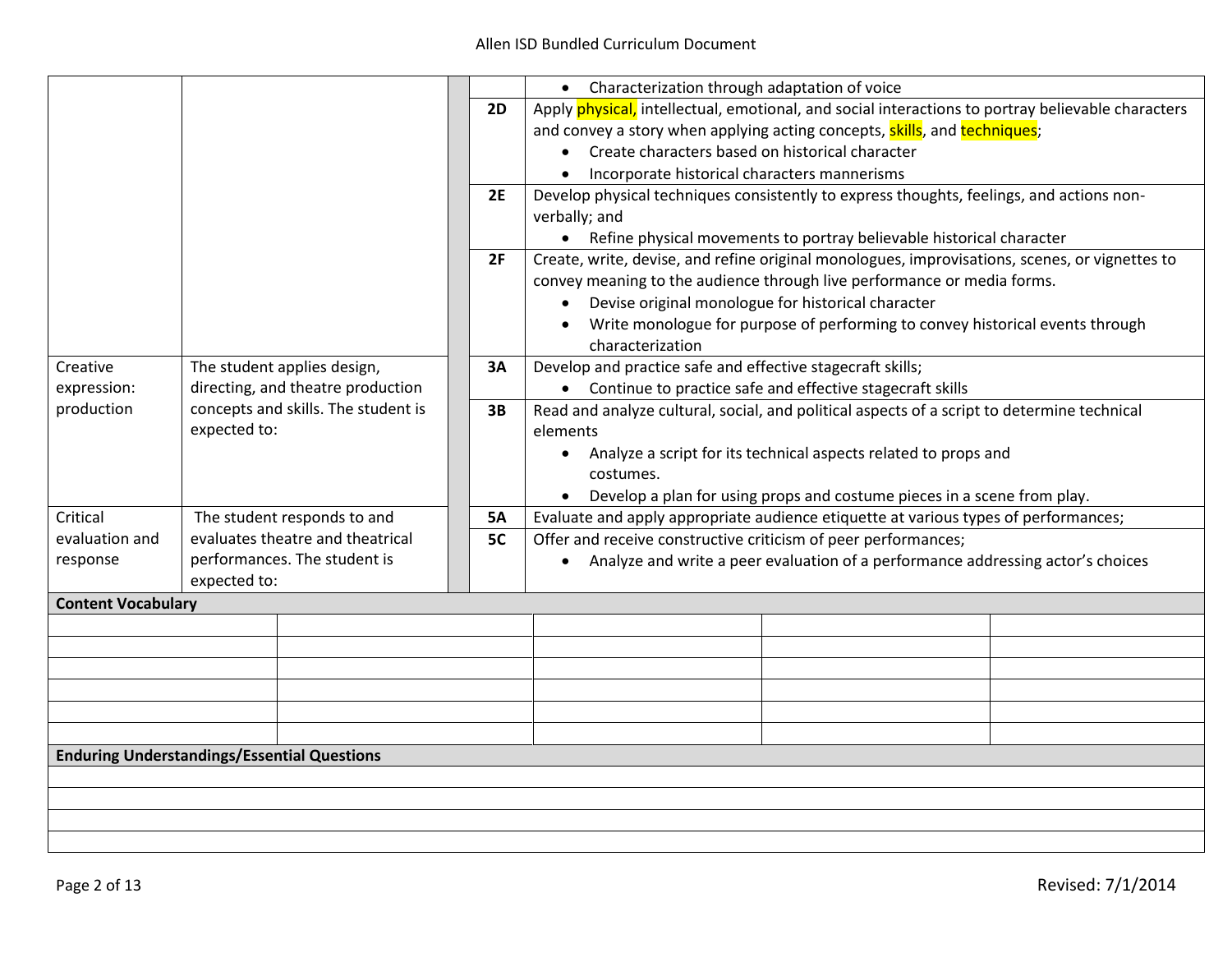| <b>Signature Lessons</b>    |
|-----------------------------|
|                             |
| <b>Resources</b>            |
|                             |
| <b>Textbook Alignment</b>   |
| $\bullet$                   |
| <b>Formative Assessment</b> |
|                             |
| <b>Summative Assessment</b> |
|                             |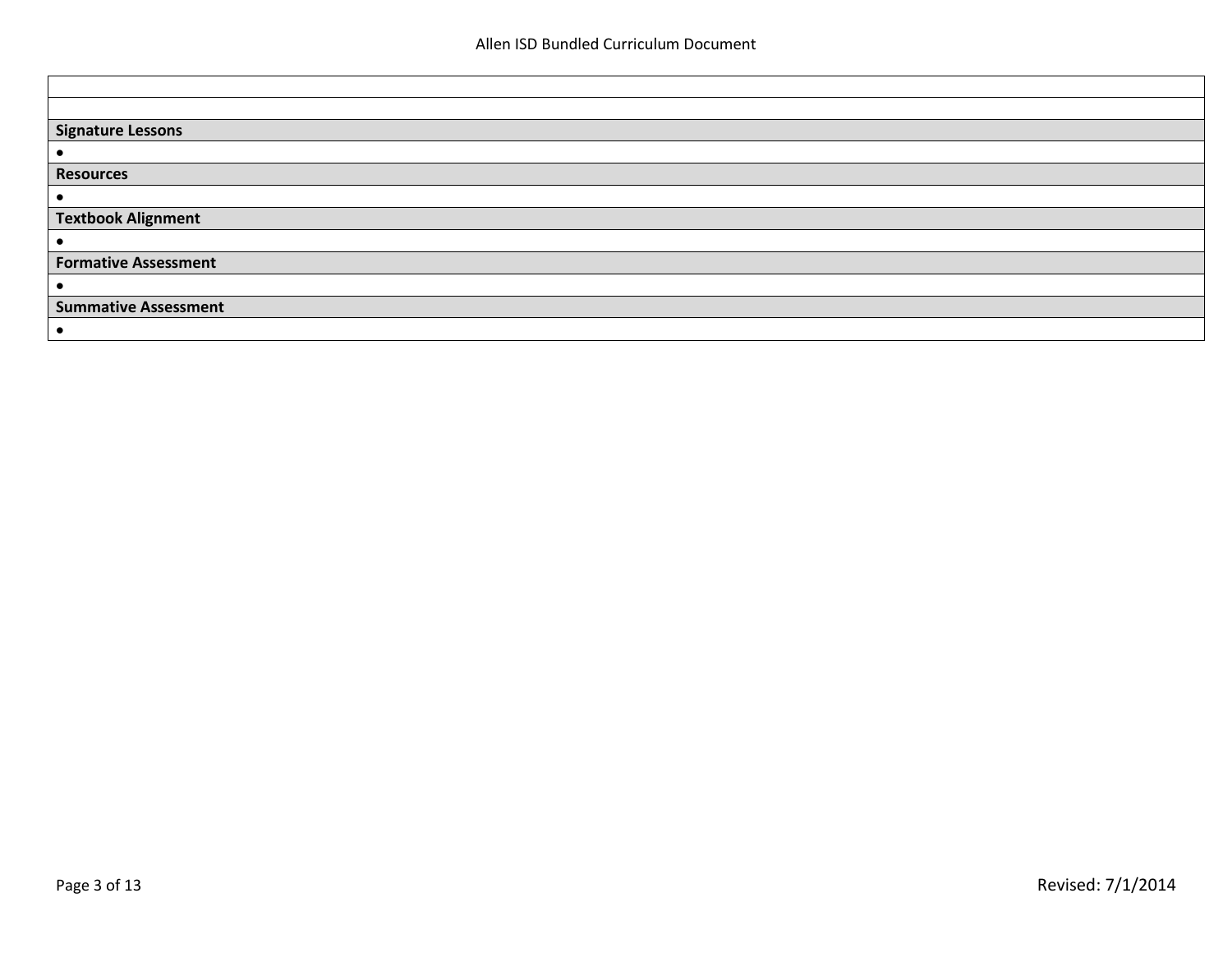## **Grade level – 10 – 12 Time Allotted: Days Content Area – Theatre 2 Unit 2 Unit Name: Unit II**

| <b>Strand</b><br>Foundations: | <b>TEKS Statement</b>                                                 | <b>TEKS</b>    | <b>Student Expectation/District Clarification</b>                                                                       |
|-------------------------------|-----------------------------------------------------------------------|----------------|-------------------------------------------------------------------------------------------------------------------------|
|                               | The student develops concepts<br>about self, human relationships, and | 1A<br>1B       | develop and practice theatre warm-up techniques;                                                                        |
| inquiry and<br>understanding  | the environment using elements of                                     |                | Develop and practice stage movement techniques consistently to express thoughts, feelings,<br>and actions non-verbally; |
|                               | drama and conventions of theatre.                                     |                | Develop and perform a pantomime communicating information non-verbally through                                          |
|                               | The student is expected to:                                           |                | gestures, posture, facial expression, movement, and imaginary props                                                     |
|                               |                                                                       | 1 <sup>C</sup> | Demonstrate effective voice and diction                                                                                 |
|                               |                                                                       |                | Continue implementing effective voice and diction techniques and strategies                                             |
|                               |                                                                       | 1F             | Relate the interdependence of all theatrical elements                                                                   |
|                               |                                                                       |                | Analyze a script for character analysis, plot structure, character<br>$\bullet$                                         |
|                               |                                                                       |                | motivation and development, and time period.                                                                            |
|                               |                                                                       | 1 <sub>G</sub> | Develop and practice memorization skills                                                                                |
|                               |                                                                       |                | Audition for, memorize, rehearse, and perform assigned part                                                             |
| Creative                      | The student interprets characters                                     | 2A             | Model safe, appropriate techniques to allow for physical, vocal, and emotional expression;                              |
| expression:                   | using the voice and body                                              |                | Relate vocalization in theatre to vocal health                                                                          |
| performance                   | expressively and creates                                              | 2D             | Apply physical, intellectual, emotional, and social interactions to portray believable characters                       |
|                               | dramatizations. The student is                                        |                | and convey a story when applying acting concepts, skills, and techniques;                                               |
|                               | expected to:                                                          | 2F             | Create, write, devise, and refine original monologues, improvisations, scenes, or vignettes to                          |
|                               |                                                                       |                | convey meaning to the audience through live performance or media forms.                                                 |
|                               |                                                                       |                | Ensemble works collaborates to create scenes/vignettes based on real life experience                                    |
| Creative                      | The student applies design,                                           | 3A             | Develop and practice safe and effective stagecraft skills;                                                              |
| expression:                   | directing, and theatre production                                     | 3B             | Read and analyze cultural, social, and political aspects of a script to determine technical                             |
| production                    | concepts and skills. The student is                                   |                | elements                                                                                                                |
|                               | expected to:                                                          |                | Read A Raisin in the Sun                                                                                                |
|                               |                                                                       |                | Create list of essential technical needs of script                                                                      |
|                               |                                                                       | 3C             | Analyze characters, themes, duties, and elements of a script to determine artistic roles and                            |
|                               |                                                                       |                | technical assignments;                                                                                                  |
|                               |                                                                       |                | Collaborate with peers to determine duties and technical assignments                                                    |
| <b>Historical and</b>         | The student relates theatre to                                        | <b>4A</b>      | Analyze historical and cultural influences on theatre;                                                                  |
| cultural                      | history, society, and culture. The                                    |                | Research pre-historic period<br>$\bullet$                                                                               |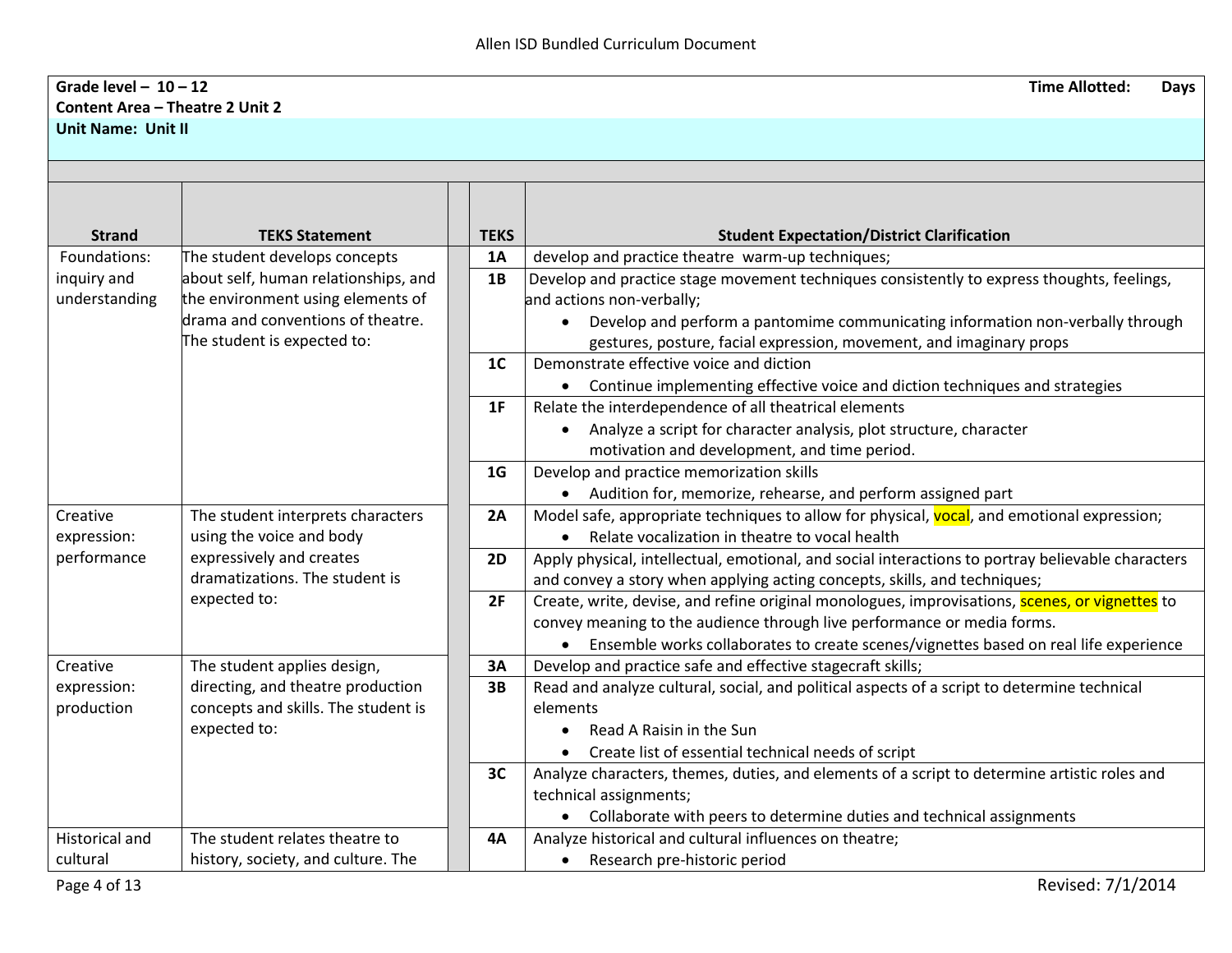| relevance                 | student is expected to:                            |           | Determine rituals practice with theatrical elements                                              |
|---------------------------|----------------------------------------------------|-----------|--------------------------------------------------------------------------------------------------|
|                           |                                                    | 4B        | Analyze ways in which theatre, television, and film play a role in our daily lives and influence |
|                           |                                                    |           | our values and behaviors;                                                                        |
|                           |                                                    |           | • Comprehend and apply aesthetic criteria                                                        |
|                           |                                                    | 4C        | Analyze and evaluate the impact of live theatre, film, television, and electronic media in       |
|                           |                                                    |           | contemporary society;                                                                            |
|                           |                                                    |           | • Analyze and evaluate the effectiveness of theatrical events as an observer.                    |
|                           |                                                    |           | Evaluation of theatrical experiences as an observer or audience member                           |
|                           |                                                    |           | Effectiveness of the performance                                                                 |
|                           |                                                    |           | Behavior and reactions of the audience                                                           |
| Critical                  | The student responds to and                        | <b>5A</b> | Evaluate and apply appropriate audience etiquette at various types of performances;              |
| evaluation and            | evaluates theatre and theatrical                   |           | recognize proper theatre etiquette<br>$\bullet$                                                  |
| response                  | performances. The student is                       |           | demonstrate good theatre etiquette                                                               |
|                           | expected to:                                       | 5C        | Offer and receive constructive criticism of peer performances;                                   |
|                           |                                                    |           | • Evaluate peer performances through written critique                                            |
|                           |                                                    | <b>5D</b> | Evaluate the treatment of artistic elements such as theme, character, setting, and action in     |
|                           |                                                    |           | theatre, musical theatre, dance, art, music, or other media and integrate more than one art      |
|                           |                                                    |           | form in informal presentations;                                                                  |
|                           |                                                    |           | • Develop individual performance art piece demonstrating understanding of artistic               |
|                           |                                                    |           | elements while integrating more than one are form                                                |
| <b>Content Vocabulary</b> |                                                    |           |                                                                                                  |
|                           |                                                    |           |                                                                                                  |
|                           |                                                    |           |                                                                                                  |
|                           |                                                    |           |                                                                                                  |
|                           |                                                    |           |                                                                                                  |
|                           |                                                    |           |                                                                                                  |
|                           |                                                    |           |                                                                                                  |
|                           | <b>Enduring Understandings/Essential Questions</b> |           |                                                                                                  |
|                           |                                                    |           |                                                                                                  |
|                           |                                                    |           |                                                                                                  |
|                           |                                                    |           |                                                                                                  |
|                           |                                                    |           |                                                                                                  |
|                           |                                                    |           |                                                                                                  |
|                           |                                                    |           |                                                                                                  |
| <b>Signature Lessons</b>  |                                                    |           |                                                                                                  |
|                           |                                                    |           |                                                                                                  |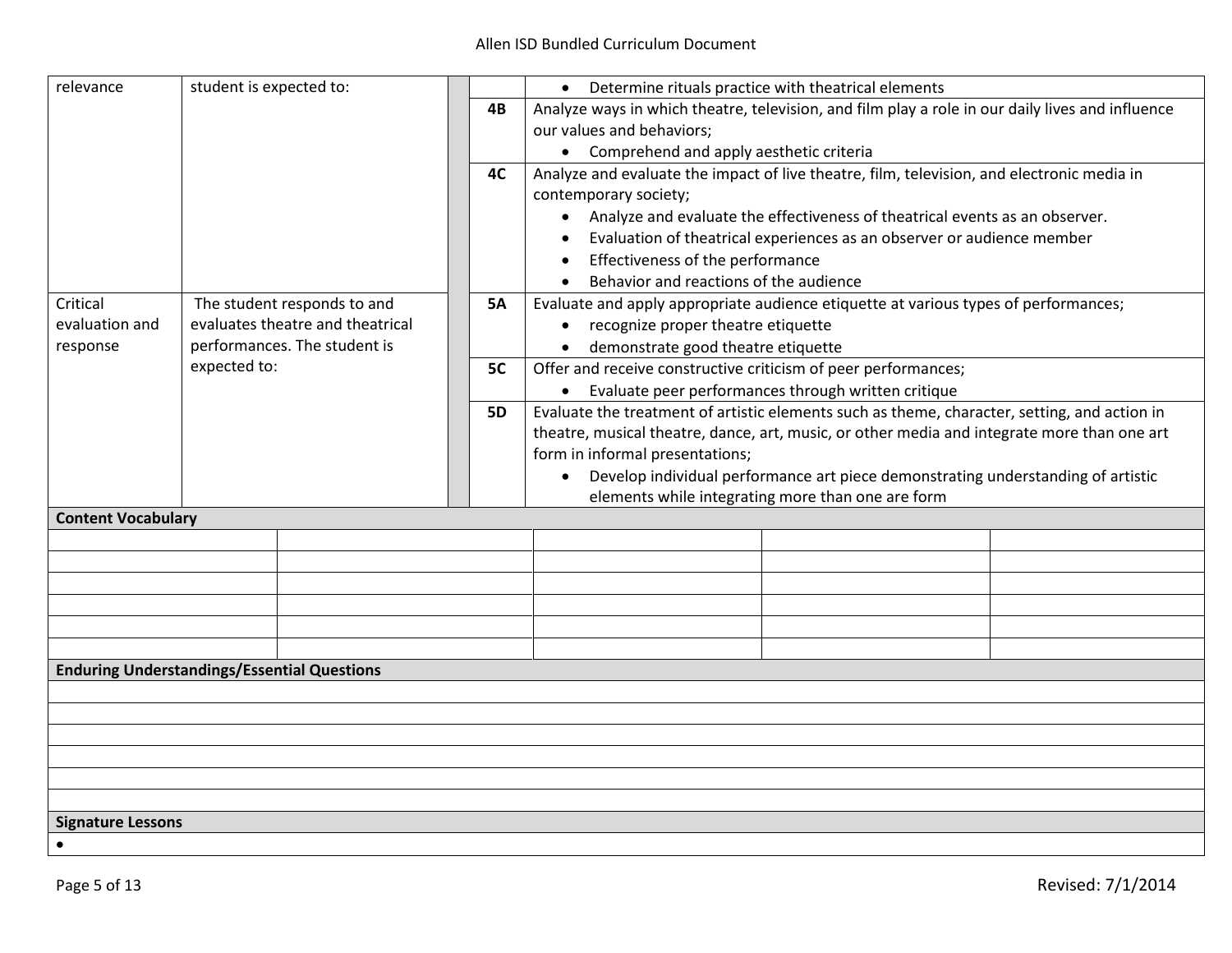| <b>Resources</b>            |
|-----------------------------|
|                             |
| <b>Textbook Alignment</b>   |
|                             |
| <b>Formative Assessment</b> |
|                             |
| <b>Summative Assessment</b> |
|                             |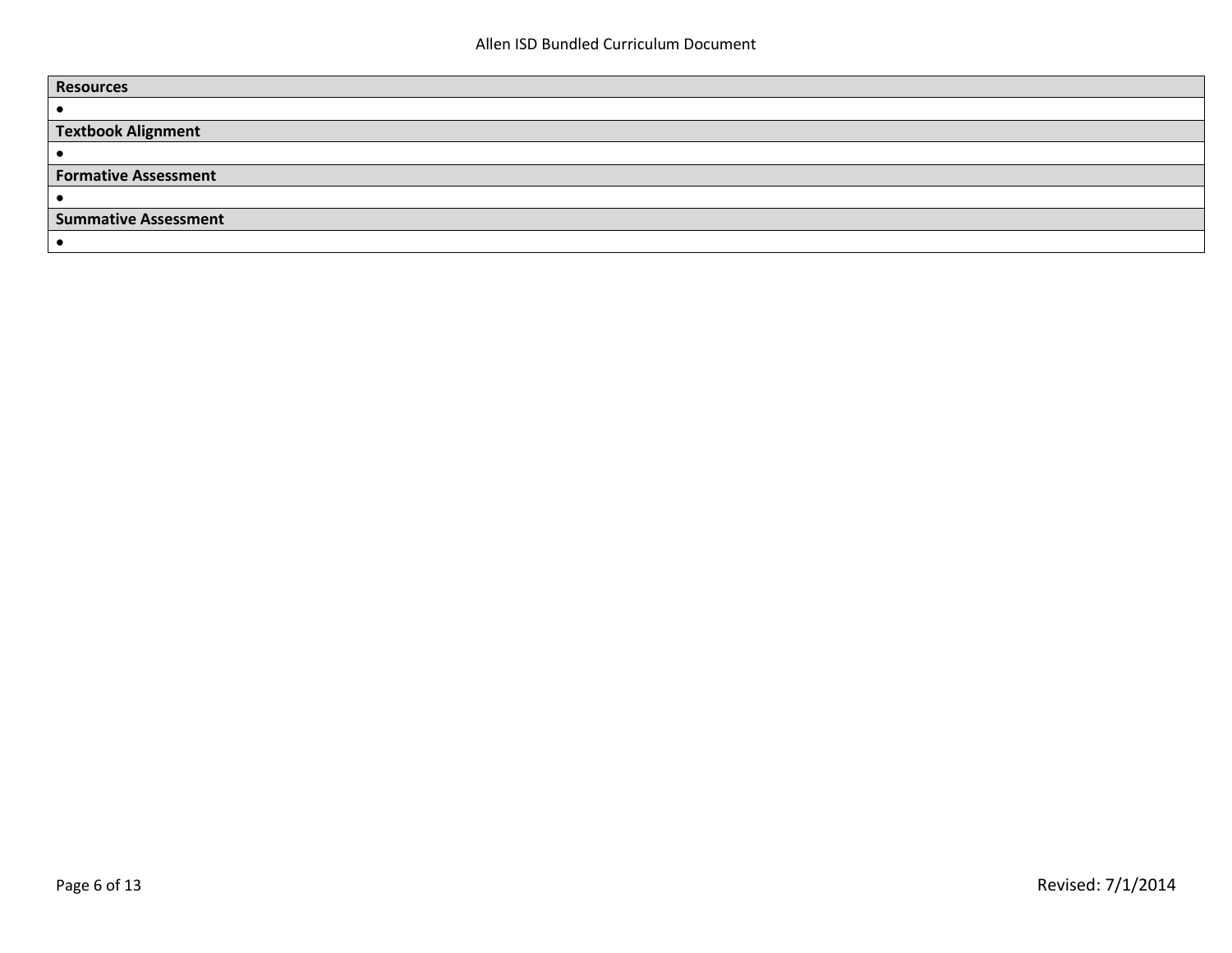## **Grade level – 10 – 12 Time Allotted: Days Content Area – Theatre 2 Unit 3 Unit Name: Unit III**

| <b>Strand</b> | <b>TEKS Statement</b>                | <b>TEKS</b> | <b>Student Expectation/District Clarification</b>                                                               |  |
|---------------|--------------------------------------|-------------|-----------------------------------------------------------------------------------------------------------------|--|
| Foundations:  | The student develops concepts        | 1A          | develop and practice theatre warm-up techniques;                                                                |  |
| inquiry and   | about self, human relationships, and |             | Relationship to life and acting through communication<br>$\bullet$                                              |  |
| understanding | the environment using elements of    |             | Primary tool of communication                                                                                   |  |
|               | drama and conventions of theatre.    |             | Integration with voice and mind to create the total                                                             |  |
|               | The student is expected to:          |             | acting instrument                                                                                               |  |
|               |                                      | 1D          | Analyze dramatic structure and genre                                                                            |  |
|               |                                      |             | Analyze the dramatic structure utilized in a variety of theatrical texts with an emphasis                       |  |
|               |                                      |             | placed upon defining the structural components (exposition, inciting incident, rising                           |  |
|               |                                      |             | action, climax, falling action, dénouement)                                                                     |  |
|               |                                      | 1E          | Identify examples of theatrical conventions in theatre, film, television, and electronic media;                 |  |
|               |                                      |             | Describe processes used in film and video production<br>$\bullet$                                               |  |
|               |                                      | 1F          | Define examples of theatrical conventions used in film<br>Relate the interdependence of all theatrical elements |  |
|               |                                      |             | Develop an understanding of the relationship between technical, directorial and acting                          |  |
|               |                                      |             | elements in a theatrical production                                                                             |  |
|               |                                      | 1G          | Develop and practice memorization skills                                                                        |  |
|               |                                      |             | • Describe the impact of how changing one element can impact the others                                         |  |
| Creative      | The student interprets characters    | 2A          | Model safe, appropriate techniques to allow for physical, vocal, and emotional expression;                      |  |
| expression:   | using the voice and body             |             | Continued us of Theatre preparation and warm up techniques                                                      |  |
| performance   | expressively and creates             |             | Practice effective voice and diction                                                                            |  |
|               | dramatizations. The student is       | 2C          | Demonstrate effective voice and diction to express thoughts and feelings                                        |  |
|               | expected to:                         |             | <b>Vocal Characteristics</b><br>٠                                                                               |  |
|               |                                      |             | Dialogue interpretation                                                                                         |  |
|               |                                      |             | Choice of words and phrases                                                                                     |  |
|               |                                      | 2E          | Develop physical techniques consistently to express thoughts, feelings, and actions non-<br>verbally; and       |  |
|               |                                      |             | Emotional vs. intellectual approach                                                                             |  |
|               |                                      |             | Technical vs. intuitive methods                                                                                 |  |
|               |                                      | 2F          | Create, write, devise, and refine original monologues, improvisations, scenes, or vignettes to                  |  |
| Page 7 of 13  |                                      |             | Revised: 7/1/2014                                                                                               |  |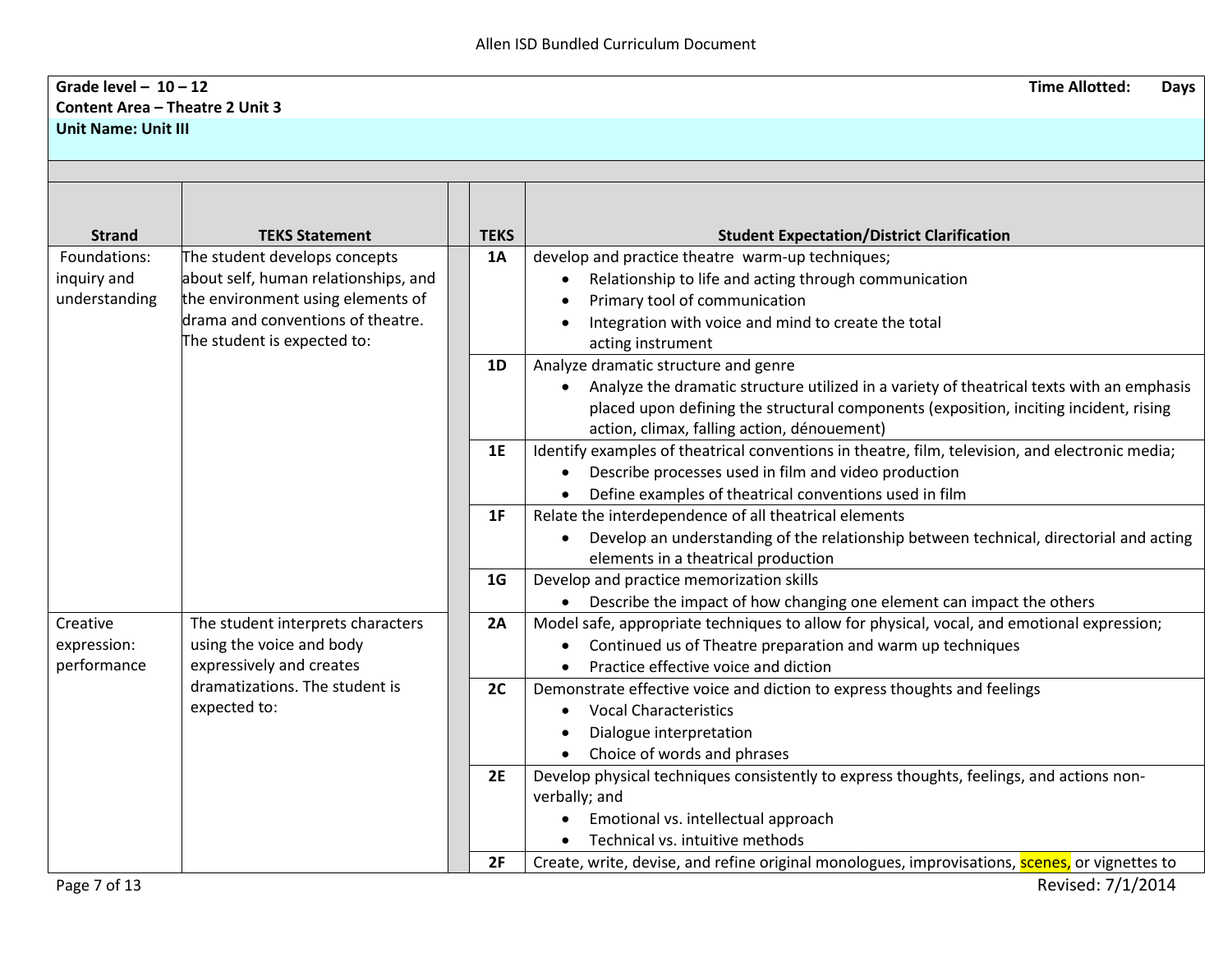|                                                    |                              |                                    |           | convey meaning to the audience through live performance or media forms.                                                                                                                                             |                                                                                            |  |
|----------------------------------------------------|------------------------------|------------------------------------|-----------|---------------------------------------------------------------------------------------------------------------------------------------------------------------------------------------------------------------------|--------------------------------------------------------------------------------------------|--|
|                                                    |                              |                                    |           | $\bullet$                                                                                                                                                                                                           | Improvise scenes that include character motivation                                         |  |
|                                                    |                              |                                    |           |                                                                                                                                                                                                                     | Write dialogue for scenes that include character motivation                                |  |
|                                                    |                              |                                    | 3D        | Perform a role such as actor, director, designer, technician, or editor in production decision<br>making and collaborate with others to tell a story through live theatre or media performance;<br>and<br>$\bullet$ | Explore the processes the director uses within the production hierarchy to protect and     |  |
|                                                    |                              |                                    |           |                                                                                                                                                                                                                     | convey author's intent through the designers, technicians, actors to the audience          |  |
| <b>Historical and</b>                              |                              | The student relates theatre to     | 4A        | Analyze historical and cultural influences on theatre;                                                                                                                                                              |                                                                                            |  |
| cultural                                           |                              | history, society, and culture. The | <b>4E</b> | Research the influences of the multicultural heritage of drama and theatre in the United States                                                                                                                     |                                                                                            |  |
| relevance                                          | student is expected to:      |                                    |           | and identify key figures, works, and trends in dramatic literature; and                                                                                                                                             |                                                                                            |  |
|                                                    |                              |                                    |           | $\bullet$                                                                                                                                                                                                           | Analyze theatre as a reflection of life in improvisational and scripted texts that vary in |  |
|                                                    |                              |                                    |           |                                                                                                                                                                                                                     | time period, setting, and culture through performance.                                     |  |
| Critical                                           |                              | The student responds to and        | <b>5A</b> | Evaluate and apply appropriate audience etiquette at various types of performances;                                                                                                                                 |                                                                                            |  |
| evaluation and                                     |                              | evaluates theatre and theatrical   |           | $\bullet$                                                                                                                                                                                                           | Demonstrate proper theatre etiquette at all performances                                   |  |
| response                                           | performances. The student is |                                    | 5C        | Offer and receive constructive criticism of peer performances;                                                                                                                                                      |                                                                                            |  |
|                                                    | expected to:                 |                                    |           |                                                                                                                                                                                                                     | Continually offer peer feedback written and orally for purposes of growth                  |  |
|                                                    |                              |                                    | <b>5E</b> | Examine career and avocational opportunities such as theatre education, arts administration,                                                                                                                        |                                                                                            |  |
|                                                    |                              |                                    |           | performance, design, management, and playwriting in theatre or other media and evaluate the                                                                                                                         |                                                                                            |  |
|                                                    |                              |                                    |           | training, skills, self-discipline, and artistic discipline needed to pursue such opportunities;                                                                                                                     |                                                                                            |  |
|                                                    |                              |                                    |           | Job descriptions<br>$\bullet$                                                                                                                                                                                       |                                                                                            |  |
|                                                    |                              |                                    |           | Requisite qualifications and skills                                                                                                                                                                                 |                                                                                            |  |
|                                                    |                              |                                    |           | Training                                                                                                                                                                                                            |                                                                                            |  |
|                                                    |                              |                                    |           | <b>Skills</b>                                                                                                                                                                                                       |                                                                                            |  |
|                                                    |                              |                                    |           | Self-discipline                                                                                                                                                                                                     |                                                                                            |  |
|                                                    |                              |                                    |           | Artistic discipline needed                                                                                                                                                                                          |                                                                                            |  |
| <b>Content Vocabulary</b>                          |                              |                                    |           |                                                                                                                                                                                                                     |                                                                                            |  |
|                                                    |                              |                                    |           |                                                                                                                                                                                                                     |                                                                                            |  |
|                                                    |                              |                                    |           |                                                                                                                                                                                                                     |                                                                                            |  |
|                                                    |                              |                                    |           |                                                                                                                                                                                                                     |                                                                                            |  |
|                                                    |                              |                                    |           |                                                                                                                                                                                                                     |                                                                                            |  |
|                                                    |                              |                                    |           |                                                                                                                                                                                                                     |                                                                                            |  |
|                                                    |                              |                                    |           |                                                                                                                                                                                                                     |                                                                                            |  |
| <b>Enduring Understandings/Essential Questions</b> |                              |                                    |           |                                                                                                                                                                                                                     |                                                                                            |  |
|                                                    |                              |                                    |           |                                                                                                                                                                                                                     |                                                                                            |  |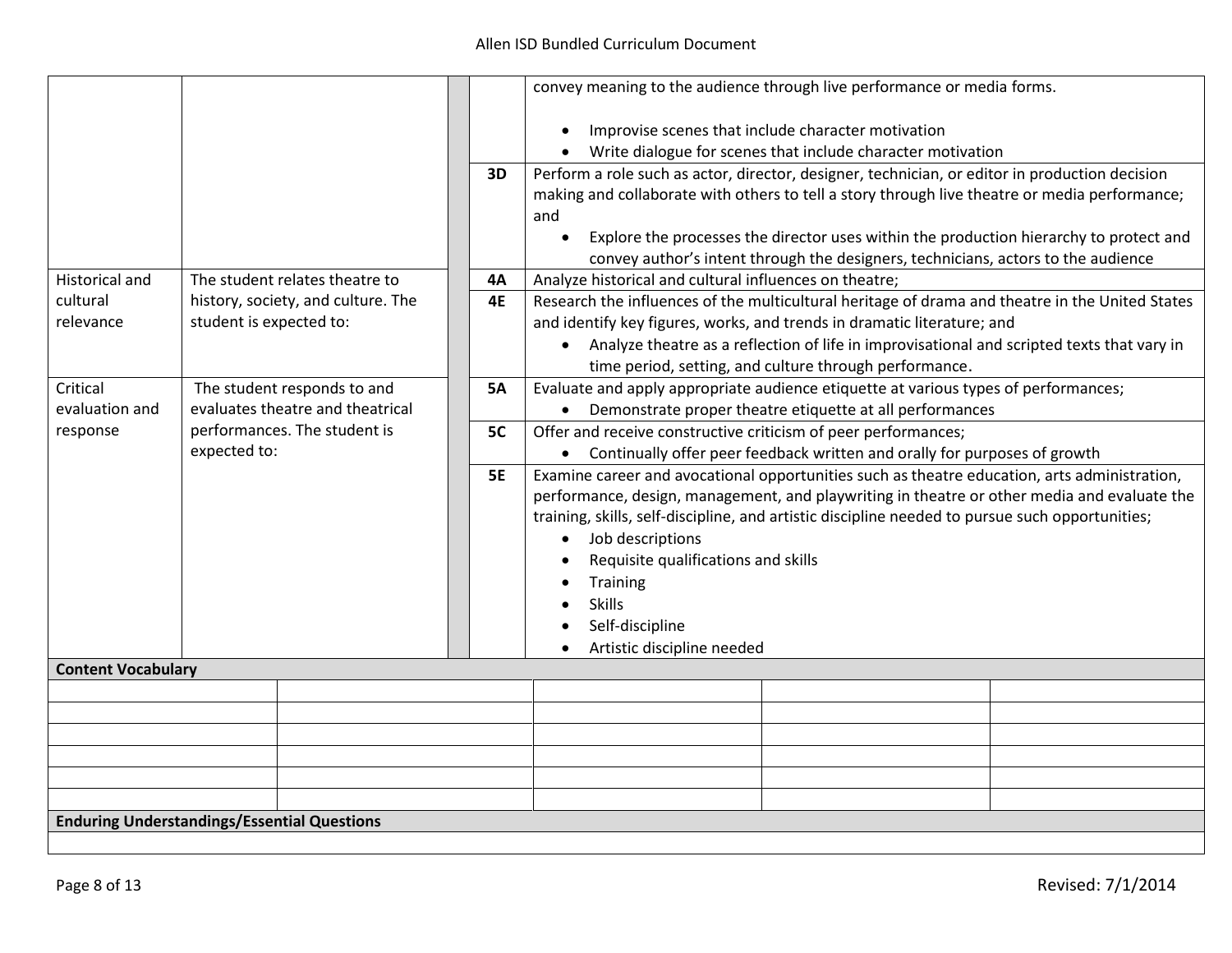| <b>Signature Lessons</b>    |
|-----------------------------|
|                             |
| <b>Resources</b>            |
| $\bullet$                   |
| <b>Textbook Alignment</b>   |
| $\bullet$                   |
| <b>Formative Assessment</b> |
| $\bullet$                   |
| <b>Summative Assessment</b> |
| $\bullet$                   |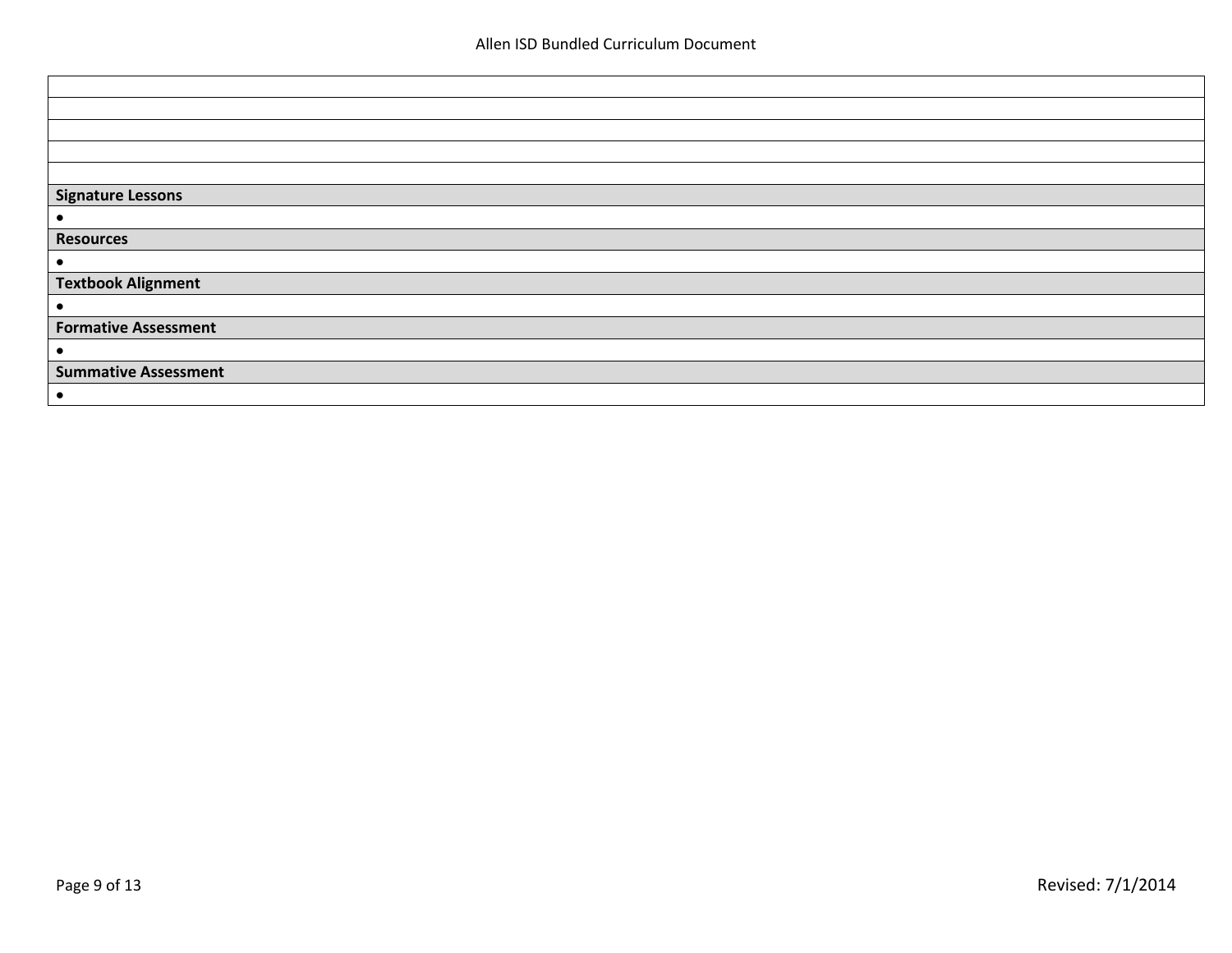## **Grade level – 10 – 12 Time Allotted: Days Content Area – Theatre 2 Unit 4 Unit Name: Unit IV**

| <b>Strand</b>                | <b>TEKS Statement</b>                                                 | <b>TEKS</b>    | <b>Student Expectation/District Clarification</b>                                                                                                            |
|------------------------------|-----------------------------------------------------------------------|----------------|--------------------------------------------------------------------------------------------------------------------------------------------------------------|
| Foundations:                 | The student develops concepts<br>about self, human relationships, and | 1A             | Develop and practice theatre warm-up techniques;                                                                                                             |
| inquiry and<br>understanding | the environment using elements of                                     |                | Recognize and use preparatory techniques<br>$\bullet$<br>Mental preparation                                                                                  |
|                              | drama and conventions of theatre.                                     |                | Physical preparation                                                                                                                                         |
|                              | The student is expected to:                                           | 1B             | Develop and practice stage movement techniques consistently to express thoughts, feelings,<br>and actions non-verbally;<br>Use movement to express character |
|                              |                                                                       | 1 <sup>C</sup> | Demonstrate effective voice and diction                                                                                                                      |
|                              |                                                                       |                | Develop and practice effective voice and diction to express thoughts and feelings                                                                            |
|                              |                                                                       |                | Use a variety of vocal technique to portray character                                                                                                        |
|                              |                                                                       | 1D             | Analyze dramatic structure and genre                                                                                                                         |
|                              |                                                                       |                | Analyze dramatic structure specific to musical theatre                                                                                                       |
|                              |                                                                       |                | Musical theatre terminology                                                                                                                                  |
|                              |                                                                       | 1E             | Identify examples of theatrical conventions in theatre, film, television, and electronic media;                                                              |
|                              |                                                                       |                | Define examples of theatrical conventions used on television.                                                                                                |
|                              |                                                                       |                | Create pilot for original sitcom                                                                                                                             |
| Creative                     | The student interprets characters                                     | 2A             | Model safe, appropriate techniques to allow for physical, vocal, and emotional expression;                                                                   |
| expression:<br>performance   | using the voice and body<br>expressively and creates                  |                | Gestures and business                                                                                                                                        |
|                              | dramatizations. The student is                                        |                | Facial expressions                                                                                                                                           |
|                              | expected to:                                                          | 2C             | Eyes<br>$\bullet$<br>Demonstrate effective voice and diction to express thoughts and feelings                                                                |
|                              |                                                                       |                | <b>Vocal Characteristics</b>                                                                                                                                 |
|                              |                                                                       |                | Dialogue interpretation<br>٠                                                                                                                                 |
|                              |                                                                       |                | Choice of words and phrases                                                                                                                                  |
|                              |                                                                       |                | Sentence structure                                                                                                                                           |
|                              |                                                                       |                | Dialect, mannerisms                                                                                                                                          |
|                              |                                                                       | <b>2D</b>      | Apply physical, intellectual, emotional, and social interactions to portray believable characters                                                            |
|                              |                                                                       |                | and convey a story when applying acting concepts, skills, and techniques;                                                                                    |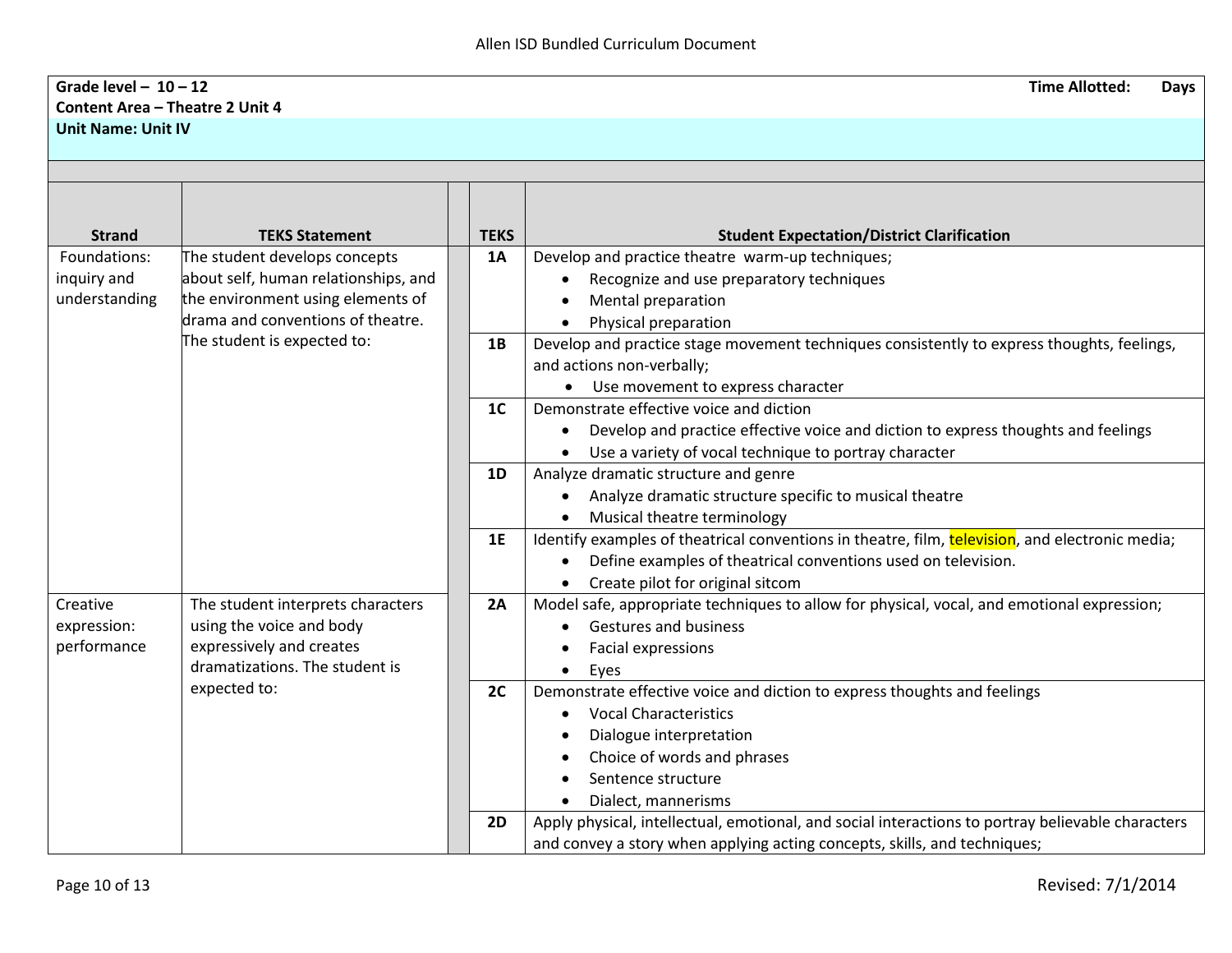|                       |                                     |           | <b>Physical Characteristics</b><br>$\bullet$                                                      |  |
|-----------------------|-------------------------------------|-----------|---------------------------------------------------------------------------------------------------|--|
|                       |                                     |           | Posture and Walk                                                                                  |  |
|                       |                                     | 2E        | Develop physical techniques consistently to express thoughts, feelings, and actions non-          |  |
|                       |                                     |           | verbally; and                                                                                     |  |
|                       |                                     |           | • Gestures and business                                                                           |  |
|                       |                                     |           | <b>Facial expressions</b>                                                                         |  |
|                       |                                     | 2F        | Create, write, devise, and refine original monologues, improvisations, scenes, or vignettes to    |  |
|                       |                                     |           | convey meaning to the audience through live performance or media forms.                           |  |
|                       |                                     |           | Film sitcom original sitcom                                                                       |  |
| Creative              | The student applies design,         | 3A        | Develop and practice safe and effective stagecraft skills;                                        |  |
| expression:           | directing, and theatre production   | 3B        | Read and analyze cultural, social, and political aspects of a script to determine technical       |  |
| production            | concepts and skills. The student is |           | elements                                                                                          |  |
|                       | expected to:                        |           | Read Harvey<br>$\bullet$                                                                          |  |
|                       |                                     |           | Create list of required technical elements according to script                                    |  |
|                       |                                     | 3C        | Analyze characters, themes, duties, and elements of a script to determine artistic roles and      |  |
|                       |                                     |           | technical assignments;                                                                            |  |
|                       |                                     | 3D        | Perform a role such as actor, director, designer, technician, or editor in production decision    |  |
|                       |                                     |           | making and collaborate with others to tell a story through live theatre or media performance;     |  |
|                       |                                     |           | and                                                                                               |  |
|                       |                                     |           | Perform an artistic or technical role<br>$\bullet$                                                |  |
|                       |                                     |           | Rehearsal process                                                                                 |  |
|                       |                                     |           | Learning of lines and dramatic sequence                                                           |  |
|                       |                                     |           | Concentration                                                                                     |  |
|                       |                                     |           | Cue pickup and reciprocal response                                                                |  |
|                       |                                     |           | Projection                                                                                        |  |
|                       |                                     |           | Perform                                                                                           |  |
|                       |                                     |           | Scenes with a variety of theatrical elements                                                      |  |
|                       |                                     |           | Demonstrate ensemble attitude and behavior in rehearsal and                                       |  |
|                       |                                     |           | performance                                                                                       |  |
|                       |                                     | 3E        | Develop responsibility, artistic discipline, and creative problem solving by concentrating in one |  |
|                       |                                     |           | or more areas of theatre production such as acting, technical theatre, or theatre management.     |  |
| <b>Historical and</b> | The student relates theatre to      | <b>4A</b> | Analyze historical and cultural influences on theatre;                                            |  |
| cultural              | history, society, and culture. The  | 4C        | Analyze and evaluate the impact of live theatre, film, television, and electronic media in        |  |
| relevance             | student is expected to:             |           | contemporary society;                                                                             |  |
|                       |                                     |           | Comprehend and apply aesthetic criteria<br>٠                                                      |  |
|                       |                                     |           | Analyze and evaluate the effectiveness of theatrical events as an observer                        |  |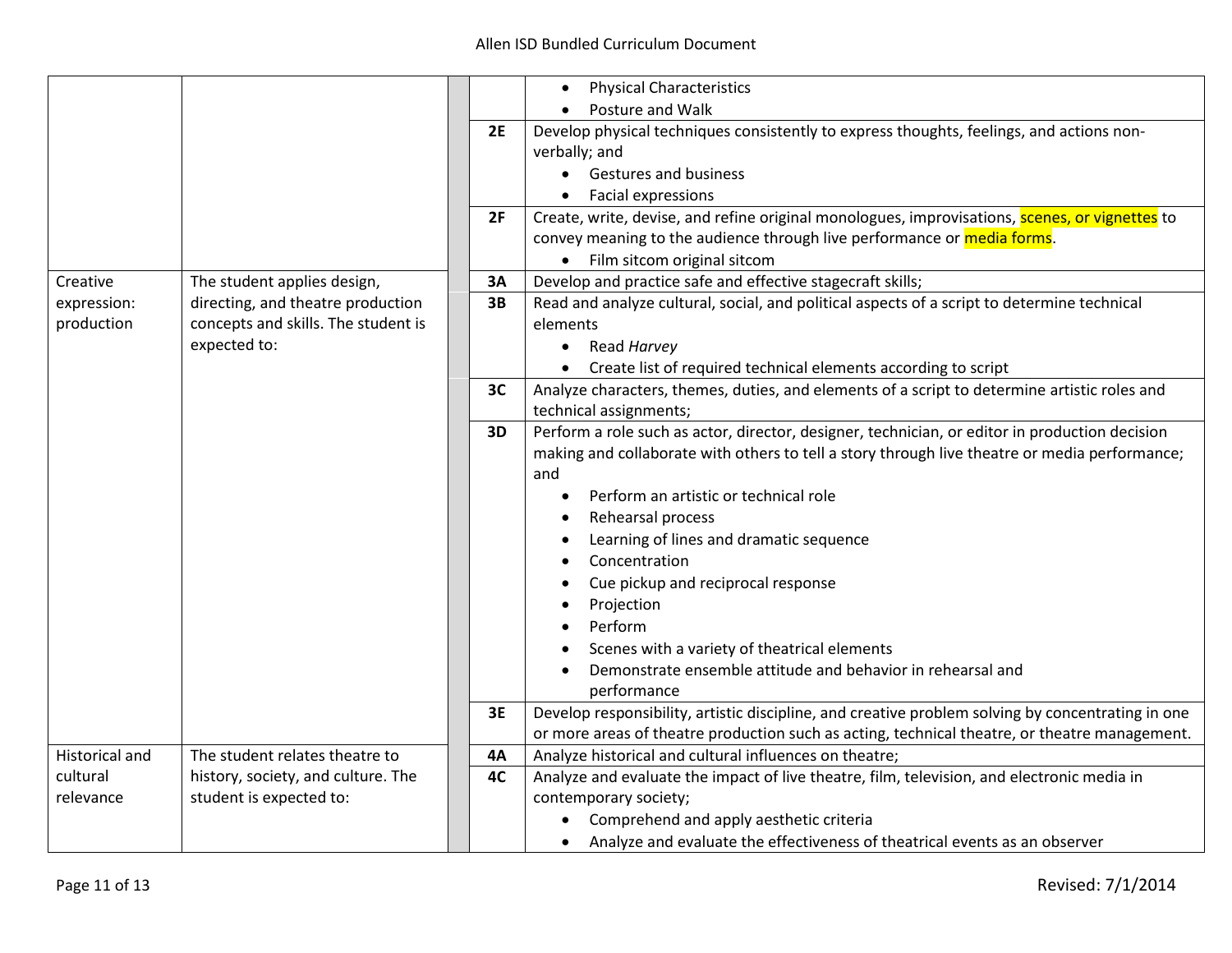|                                                    |              |                                  |           | Evaluation of theatrical experiences as an observer or audience member                          |  |  |
|----------------------------------------------------|--------------|----------------------------------|-----------|-------------------------------------------------------------------------------------------------|--|--|
|                                                    |              |                                  |           | Effectiveness of the performance                                                                |  |  |
|                                                    |              |                                  |           | Behavior and reactions of the audience                                                          |  |  |
|                                                    |              |                                  | 4F        | Identify and appreciate the innovations and contributions of the United States to the           |  |  |
|                                                    |              |                                  |           | performing arts such as theatre, melodrama, musical theatre, radio, film, television,           |  |  |
|                                                    |              |                                  |           | technology, or electronic media.                                                                |  |  |
|                                                    |              |                                  |           |                                                                                                 |  |  |
|                                                    |              |                                  |           | Understanding of artistic elements and conventions                                              |  |  |
|                                                    |              |                                  |           | Understanding of and experience in the creative process                                         |  |  |
|                                                    |              |                                  |           | Understanding of values in various societies and cultures                                       |  |  |
|                                                    |              |                                  |           | Critical language skills                                                                        |  |  |
|                                                    |              |                                  |           | Expanding repertoire of theatre and other arts experiences                                      |  |  |
| Critical                                           |              | The student responds to and      | <b>5A</b> | Evaluate and apply appropriate audience etiquette at various types of performances;             |  |  |
| evaluation and                                     |              | evaluates theatre and theatrical | <b>5E</b> | Examine career and avocational opportunities such as theatre education, arts administration,    |  |  |
| response                                           |              | performances. The student is     |           | performance, design, management, and playwriting in theatre or other media and evaluate the     |  |  |
|                                                    | expected to: |                                  |           | training, skills, self-discipline, and artistic discipline needed to pursue such opportunities; |  |  |
|                                                    |              |                                  |           | • Define career and vocational opportunities in theatre and the responsibilities                |  |  |
|                                                    |              |                                  |           | associated with them.                                                                           |  |  |
|                                                    |              |                                  |           | Interview or shadow professional in the industry; present findings                              |  |  |
|                                                    |              |                                  | 5F        | Use technology such as portfolios, research projects, and journals to document and present      |  |  |
|                                                    |              |                                  |           | information in a clear and coherent manner; and                                                 |  |  |
|                                                    |              |                                  | 5G        | Connect theatre skills and experiences to higher education and careers outside of the theatre.  |  |  |
| <b>Content Vocabulary</b>                          |              |                                  |           |                                                                                                 |  |  |
|                                                    |              |                                  |           |                                                                                                 |  |  |
|                                                    |              |                                  |           |                                                                                                 |  |  |
|                                                    |              |                                  |           |                                                                                                 |  |  |
|                                                    |              |                                  |           |                                                                                                 |  |  |
|                                                    |              |                                  |           |                                                                                                 |  |  |
|                                                    |              |                                  |           |                                                                                                 |  |  |
| <b>Enduring Understandings/Essential Questions</b> |              |                                  |           |                                                                                                 |  |  |
|                                                    |              |                                  |           |                                                                                                 |  |  |
|                                                    |              |                                  |           |                                                                                                 |  |  |
|                                                    |              |                                  |           |                                                                                                 |  |  |
|                                                    |              |                                  |           |                                                                                                 |  |  |
|                                                    |              |                                  |           |                                                                                                 |  |  |
|                                                    |              |                                  |           |                                                                                                 |  |  |
| <b>Signature Lessons</b>                           |              |                                  |           |                                                                                                 |  |  |